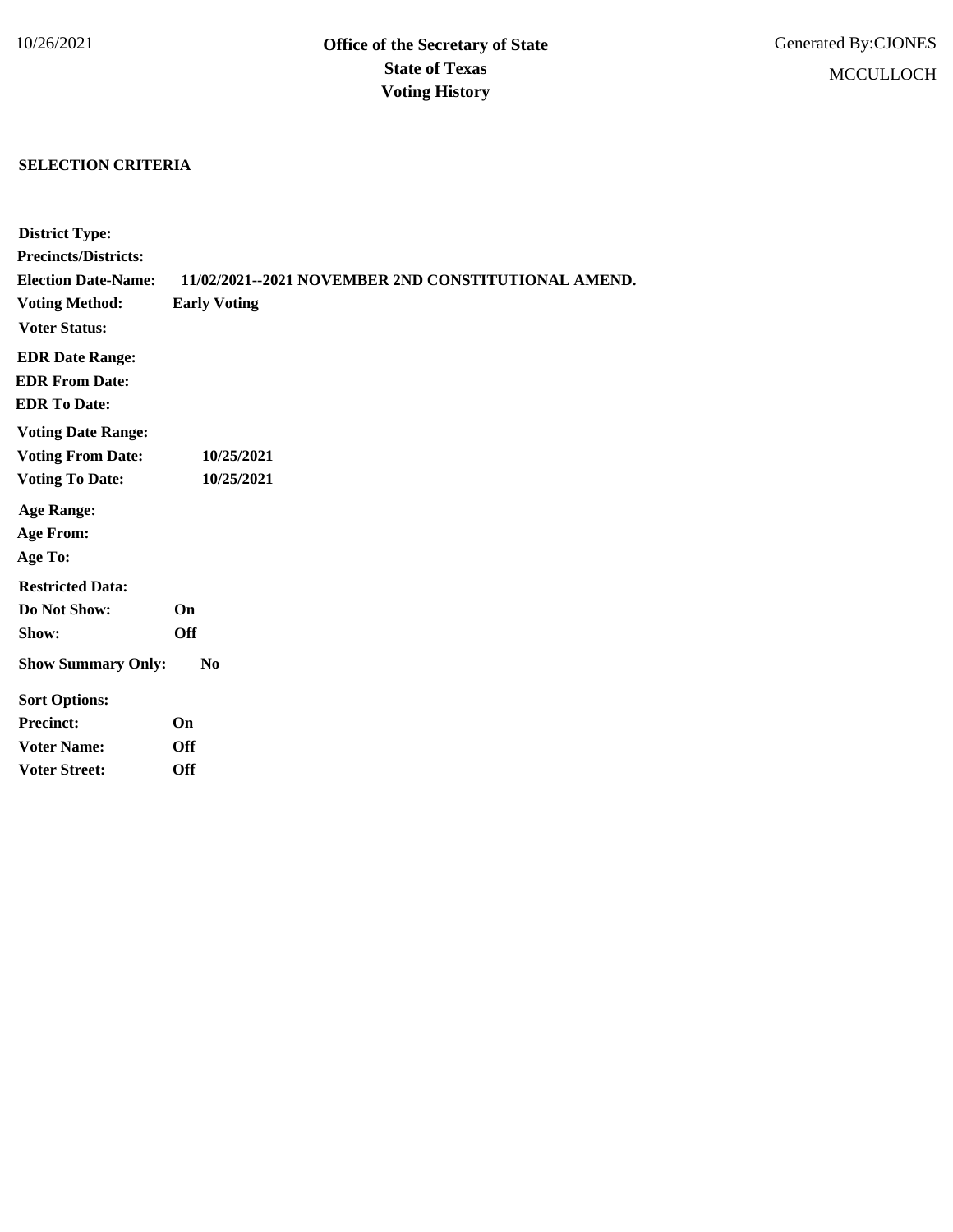| Precinc<br>t | VUID           | <b>EDR</b>                                 | Voter<br>Status |              | Voter Name  | <b>DOB</b>               | Current<br>County | Residence<br>Address            | Mailing Address                                                        |
|--------------|----------------|--------------------------------------------|-----------------|--------------|-------------|--------------------------|-------------------|---------------------------------|------------------------------------------------------------------------|
| 101          | 1003363118     | 03/01/1976                                 | $\overline{U}$  |              | IA HOWARD   | BOREN, VIRGIN 05/31/1930 | 160               | 1926 SOUTH<br><b>CYPRESS</b>    | 1926 S CYPRESS<br><b>ST</b><br>BRADY TX 76825 BRADY TX 76825-<br>7318  |
|              | Election Name: | 2021 NOVEMBER 2ND<br>CONSTITUTIONAL AMEND. |                 |              |             | Ballot Style: BS2        |                   | Voting Method: EV               |                                                                        |
| 101          | 1139714083     | 10/07/2018                                 | $\overline{z}$  |              | RID DIERLAM | MCDONALD, ING 07/27/1961 | 160               |                                 | 131 LAKEVIEW 131 LAKEVIEW DR<br>BRADY TX 76825 BRADY TX 76825          |
|              | Election Name: | 2021 NOVEMBER 2ND<br>CONSTITUTIONAL AMEND. |                 |              |             | Ballot Style: BS2        |                   | Voting Method: EV               |                                                                        |
| 101          | 1140689303     | 10/07/2018                                 | $\overline{U}$  | HAEL PATRICK |             | MCDONALD, MIC 07/13/1962 | 160               |                                 | 131 LAKEVIEW 131 LAKEVIEW DR<br>BRADY TX 76825 BRADY TX 76825-<br>0000 |
|              | Election Name: | 2021 NOVEMBER 2ND<br>CONSTITUTIONAL AMEND. |                 |              |             | Ballot Style: BS2        |                   | Voting Method: EV               |                                                                        |
| 101          | 1003364270     | 04/02/1980                                 | $\overline{17}$ |              | NE LEE      | MORELAND, WAY 05/11/1947 | 160               | 706 BURNS                       | 706 BURNS AVE<br>BRADY TX 76825 BRADY TX 76825                         |
|              | Election Name: | 2021 NOVEMBER 2ND<br>CONSTITUTIONAL AMEND. |                 |              |             | Ballot Style: BS2        |                   | Voting Method: EV               |                                                                        |
| 101          | 1003391666     | 03/07/1992                                 |                 |              | LEROY       | PHILLIPS, GUY 12/03/1950 | 160               | 133 BRUCE                       | 133 BRUCE<br>BRADY TX 76825 BRADY TX 76825                             |
|              | Election Name: | 2021 NOVEMBER 2ND<br>CONSTITUTIONAL AMEND. |                 |              |             | Ballot Style: BS2        |                   | Voting Method: EV               |                                                                        |
| 101          | 1003391678     | 03/07/1992                                 | $\overline{U}$  |              | ECCA ANN    | PHILLIPS, REB 05/17/1951 | 160               | 133 BRUCE                       | 133 BRUCE<br>BRADY TX 76825 BRADY TX 76825                             |
|              | Election Name: | 2021 NOVEMBER 2ND<br>CONSTITUTIONAL AMEND. |                 |              |             | Ballot Style: BS2        |                   | Voting Method: EV               |                                                                        |
| 101          | 1114380460     | 07/03/2021                                 | $\overline{V}$  |              | ON KAY      | SELLMAN, SHAR 03/09/1948 | 160               | 903 SOUTHGATE<br>BRADY TX 76825 | 903 SOUTHGATE<br><b>DR</b><br>BRADY TX 76825-<br>7203                  |
|              | Election Name: | 2021 NOVEMBER 2ND<br>CONSTITUTIONAL AMEND. |                 |              |             | Ballot Style: BS2        |                   | Voting Method: EV               |                                                                        |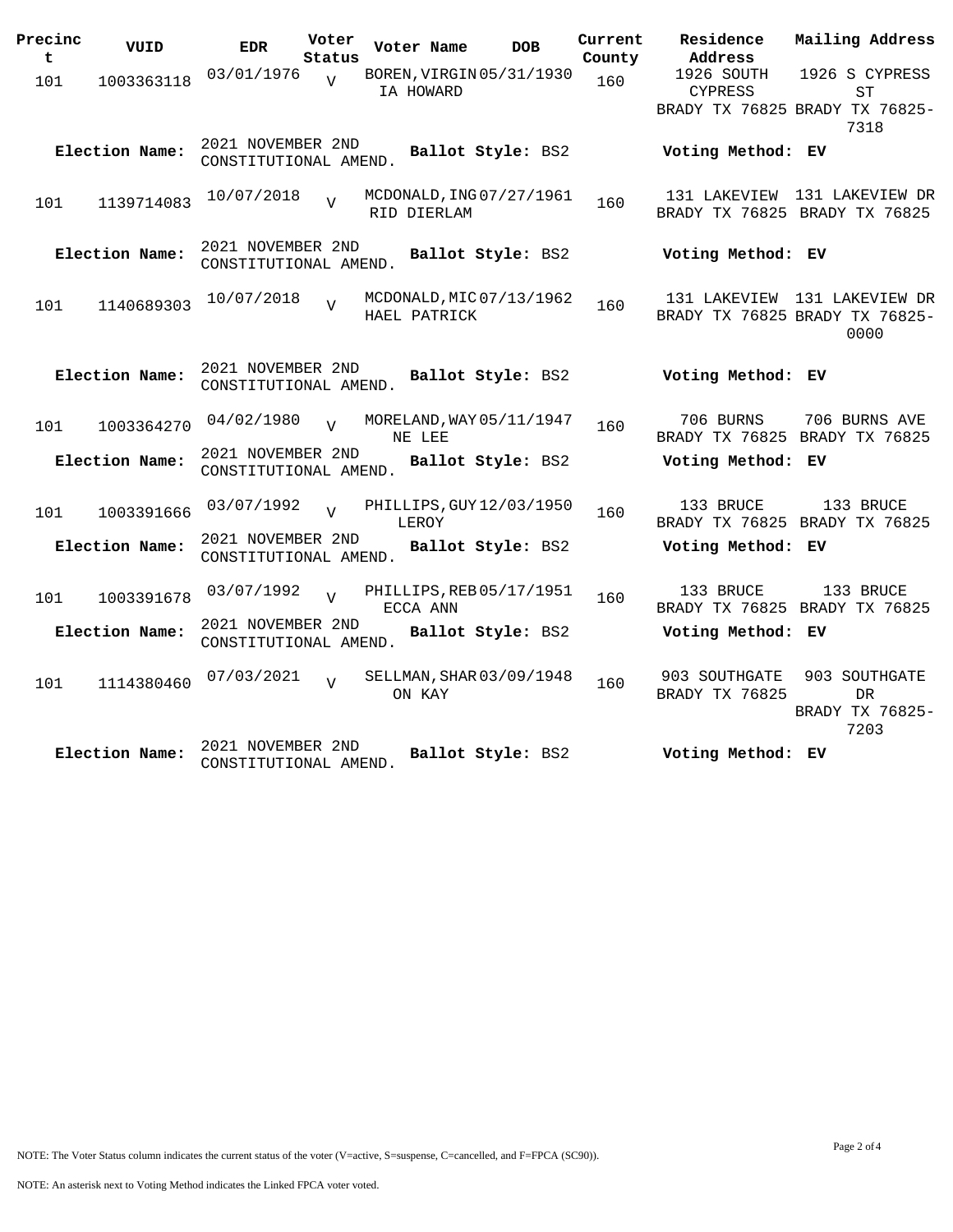| Precinc<br>t | VUID           | <b>EDR</b>                                 | Voter<br>Status | Voter Name                             | <b>DOB</b>             | Current<br>County | Residence<br>Address                                            | Mailing Address                              |
|--------------|----------------|--------------------------------------------|-----------------|----------------------------------------|------------------------|-------------------|-----------------------------------------------------------------|----------------------------------------------|
| 301          | 1181175583     | 05/01/2021                                 |                 | BERGLUND, LIS 02/29/1964<br>A CHAMBERS |                        | 160               | 1004 SOUTH<br>COLLEGE                                           | 1004 S COLLEGE<br><b>ST</b>                  |
|              | Election Name: | 2021 NOVEMBER 2ND<br>CONSTITUTIONAL AMEND. |                 |                                        | Ballot Style: BS2      |                   | BRADY TX 76825<br>Voting Method:                                | BRADY TX 76825<br>EV                         |
| 301          | 1205399257     | 02/01/2014                                 | $\overline{U}$  | GRIFFIN<br>III, JAMES R                | 12/17/1962             | 160               | 904 WEST 2ND<br>APT 5<br>BRADY TX 76825- BRADY TX 76825<br>4740 | 904 WEST 2ND<br>APT 5                        |
|              | Election Name: | 2021 NOVEMBER 2ND<br>CONSTITUTIONAL AMEND. |                 |                                        | Ballot Style: BS2      |                   | Voting Method: EV                                               |                                              |
| 301          | 1186966606     | 03/10/2021                                 |                 | JACOBY, WILLI 11/24/1962<br>AM GUY     |                        | 160               | 1306 SOUTH PINE                                                 | 1306 S PINE<br>BRADY TX 76825 BRADY TX 76825 |
|              | Election Name: | 2021 NOVEMBER 2ND<br>CONSTITUTIONAL AMEND. |                 |                                        | Ballot Style: BS2      |                   | Voting Method: EV                                               |                                              |
| 301          | 1031166235     | 09/04/2021                                 | $\overline{U}$  | WILLIAMSON, J01/29/1948<br>AMES LYNN   |                        | 160               | 301 SHANAN<br>BRADY TX 76825                                    | 301 SHANAN ST<br>BRADY TX 76825              |
|              | Election Name: | 2021 NOVEMBER 2ND<br>CONSTITUTIONAL AMEND. |                 |                                        | Ballot Style: BS2      |                   | Voting Method: EV                                               |                                              |
| 301          | 1003392436     | 02/19/1993                                 | $\overline{V}$  | <b>CELESTE</b>                         | YOUNG, TINA 03/25/1963 | 160               | 902 SOUTH<br>CHURCH<br>BRADY TX 76825                           | 902 S CHURCH<br>BRADY TX 76825               |
|              | Election Name: | 2021 NOVEMBER 2ND<br>CONSTITUTIONAL AMEND. |                 |                                        | Ballot Style: BS2      |                   | Voting Method:                                                  | ЕV                                           |